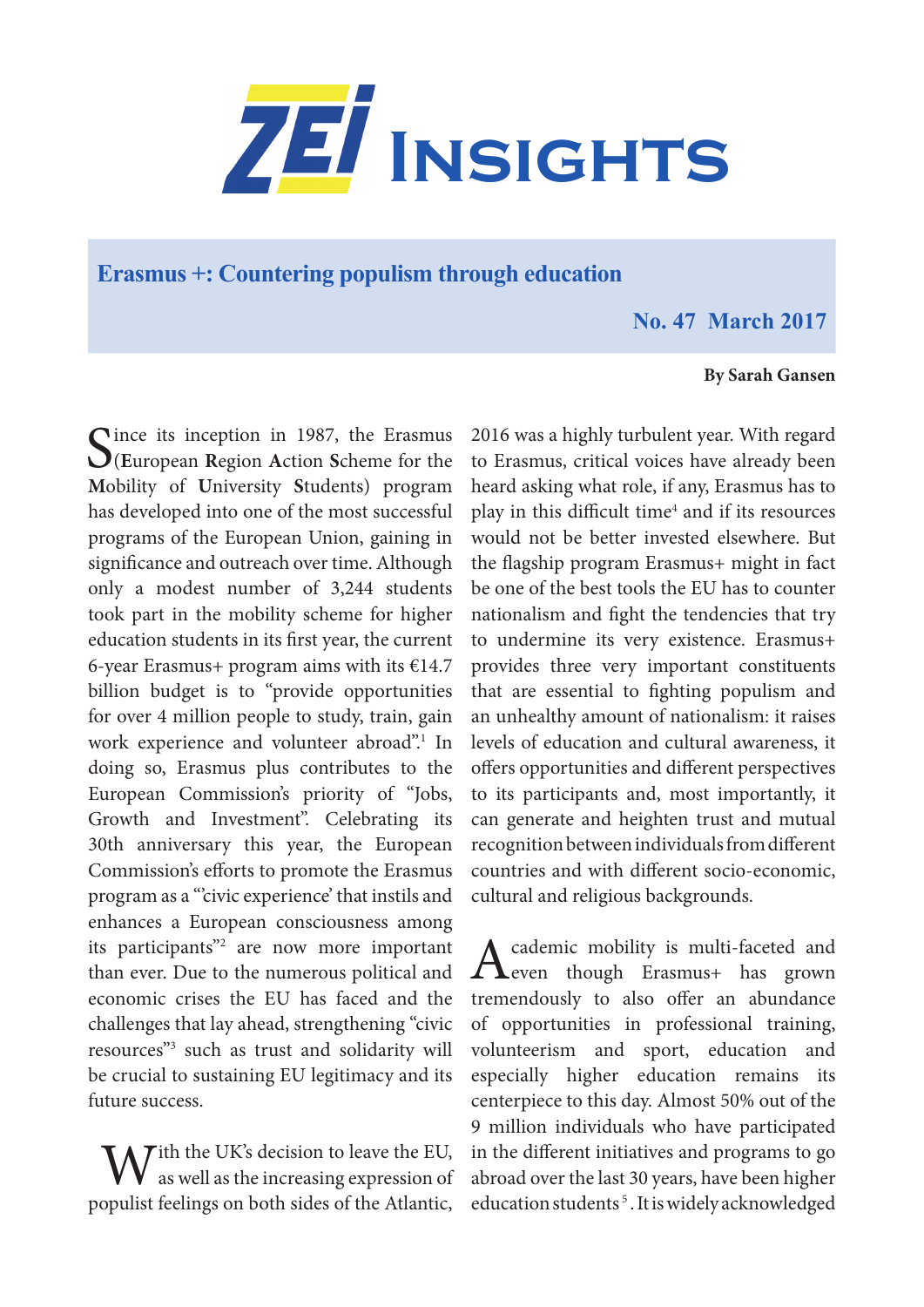that students develop skills for life, including increased cultural understanding, through their participation in the Erasmus program. As a result of being exposed to a different learning environment and living abroad, often for the first time, the students are encouraged to think critically and unconventionally. Their Erasmus experience can ultimately empower the younger generation as well as facilitate their growing into responsible and participating EU citizens as it is often argued that many young people take the EU and the freedoms that come with it for granted.

I Journal of the EU to survive and<br>to flourish, young people need to realize and acknowledge that they have an active role to play in attaining that goal. Studies similar to the one Kristine Mitchell carried out, provide evidence that the Erasmus+ program leads the participants to experience attitudinal changes about Europe in that they are more inclined to identify with the EU and relate to individuals with different backgrounds<sup>6</sup>. By increasing cooperation, collaboration and cultural exchange in education, Erasmus+ offers tremendous benefits not only to its participants with regard to their personal and professional skill set but also to the EU. The initiatives serve as some of the most effective, visible signs of what the EU has to offer to the younger generation. Ultimately, Erasmus+ is thus a useful means to "get in touch" with young people and aid in them becoming more EU-enthusiastic (again).

study into the impact of Erasmus, which was commissioned by the European Commission in late 2014, also found that young professionals who took part in the Erasmus program and thus have international experience are at an obvious advantage on the job market. Not only are they more likely to find and hold a job after graduation but their long-term unemployment rate is also only half of that of those who did not go abroad<sup>7</sup>. What is more, the study showed that the Erasmus trainee scheme increases mobility as the participants are more likely to move country after graduation with one in three Erasmus trainees being offered a permanent job by their host company abroad<sup>8</sup>. Especially in a time of persisting high levels of youth unemployment and economic hardship, these findings are significant and underline the fact that Erasmus creates valuable opportunities for its participants. That is why the former European commissioner Androulla Vassiliou urged member states to find "additional funding [...] to meet the financial commitments" of the Erasmus program to ensure that these opportunities for young people are secured and expanded.

 $\prod$ n Italy, youth unemployment is at a striking<br>40%, for example, and combined with the **140%**, for example, and combined with the refugee and financial crises, populist rhetoric there and in other EU member countries often falls on fertile ground with young, dissatisfied individuals, who feel like they have no perspective. In a Eurobarometer poll, 57% of young EU citizens admitted that they feel "marginalized and excluded from social and economic life"<sup>9</sup> in their countries, giving way to resentment and anti-EU sentiments. These figures are alarming. Therefore, the expansion of Erasmus+ and further investment into it is more important than ever. The mobility it allows for and opportunities it creates especially in terms of professional training and vocational education make it possible for participants to develop vital skills.

But most importantly, Erasmus succeeds in giving young professionals "the gift of perspective". Participant feedback shows that they have come to appreciate their peers' diversity and are thus better equipped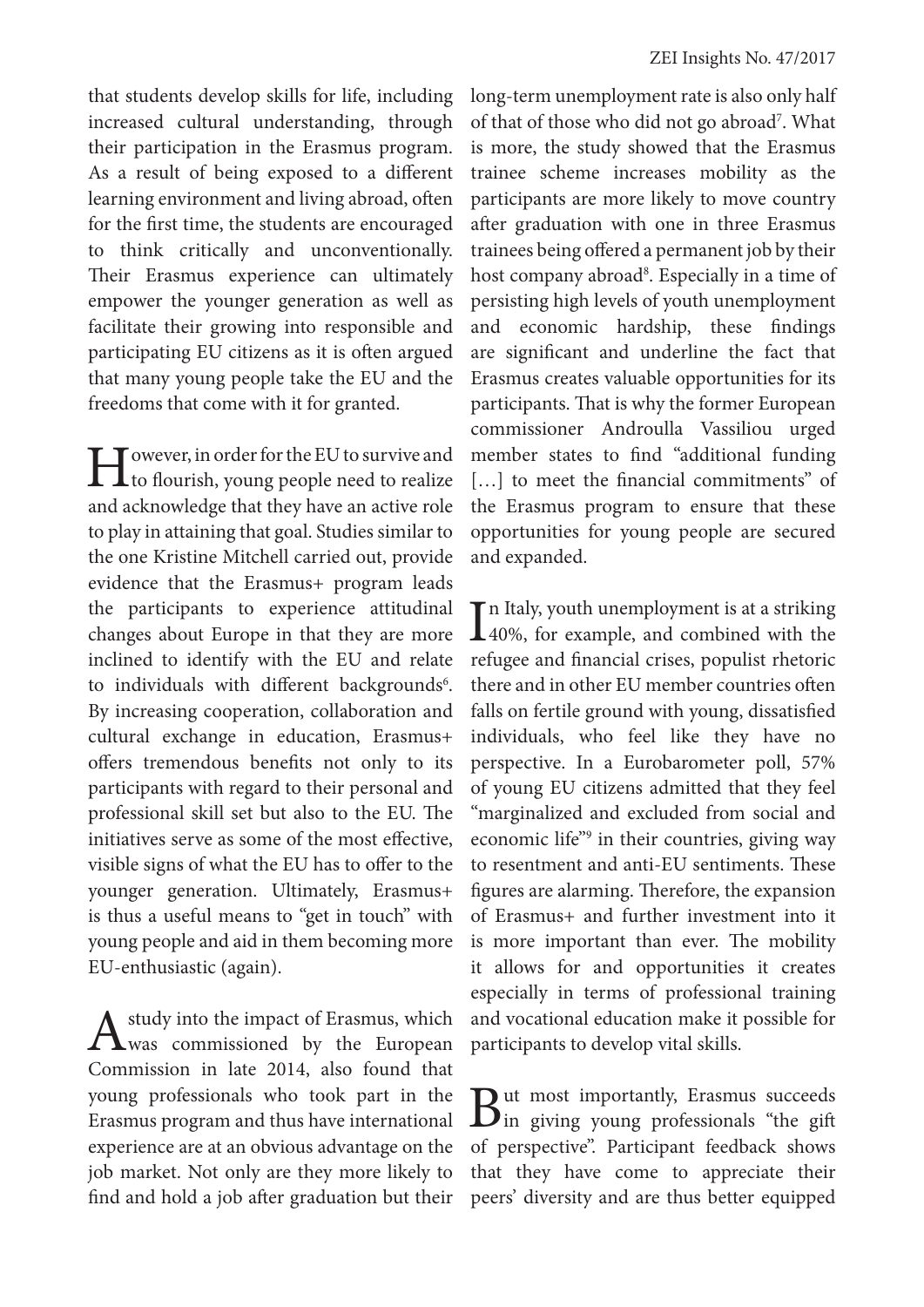to work in an increasingly interconnected global market place<sup>10</sup>. Also, taking part in the Erasmus program has prepared them "for the realities of emigration and an increasingly competitive job market"<sup>11</sup> so that they are less susceptible to xenophobic rhetoric and destructive nationalism put forward by parties in their home country.

This point is linked to the third and final **L** aspect of Erasmus having a positive impact on levels of trust between individuals from different countries. As the first Vice-President of the European Commission Frans Timmermans explained in an interview in December, the concerning trend of spreading nationalism might result in "societies […] becom[ing] increasingly suspicious of their neighbors and partners"12. Due to connecting people and favoring mutual recognition and understanding, the Erasmus+ initiatives counteract this trend. Renowned institutions like the British Council and the Goethe-Institute are of the opinion that "building trust is best done by developing people-topeople relationships"13. Erasmus+ can be said to generate trust among the participants by allowing them to experience a feeling of solidarity and sense of togetherness based on their personal interaction, shared community and social communication. This is thus beneficial to the individuals but also to the EU as an institution. Trust as a "civic resource" is essential to any political system to function well and operate in the long run. Promoting a sense of Europe through Erasmus can ultimately help the EU to solve its legitimacy problem and overcome recent crises.

Countering the widespread disillusionment with the EU, the further expansion of Erasmus+ gives the vast majority of EU citizens from any professional, social and cultural background the opportunity to participate in one of the programs, broaden their horizons as well as deepen their understanding of other EU countries and cultures. Erasmus+ contributes to erode what the British politician Tim Farron refers to as the "culturally rooted mistrust that sets nation against nation" 14. Consequently, the goal of the current and future strategy should above all be to effectively expand the Erasmus+ initiatives and efficiently deepen cooperation. The focus here should especially be on increasing online visibility and outreach as well as creating more platforms like eTwinning to communicate, collaborate and evoke the feeling of being part of a community, which might ultimately support and strengthen the development of a European identity.

**Sarah Gansen,** ZEI Fellow "Class of 2014", is a Graduate Academic Assistant for European and International Networks at the International Office of the University of Bonn.

## *Bibliography:*

*1. European Commission: New figures show record number of participants in Erasmus+ (January 26, 2017), retrieved from: http:// europa.eu/rapid/press-release\_IP-17-82\_en.htm (accessed February 28, 2017).*

*2. Mitchell, Kristine, "Student mobility and European Identity: Erasmus Study as a civic experience?", Journal of Contemporary European Research, Volume 8, Issue 4 (2012): 491, retrieved from: http://users.dickinson.edu/~mitchelk/publications/JCER%20-%20 Student%20mobility%20and%20European%20Identity%20-%20 Jan13.pdf (accessed February 28, 2017).*

*3. Karolewski, Ireneusz Pawel Karolewski and Kaina, Viktoria, Civic Resources and the Future of the European Union (New York: Routledge, 2012), 4.*

ZEI Insights are part of the Research Project - Governance and Regulation in the EU: The Future of Europe

ZEI Insights provide commentary and critical analysis on governance and regulation issues related to the future of the European Union. Authors are responsible for their own views.